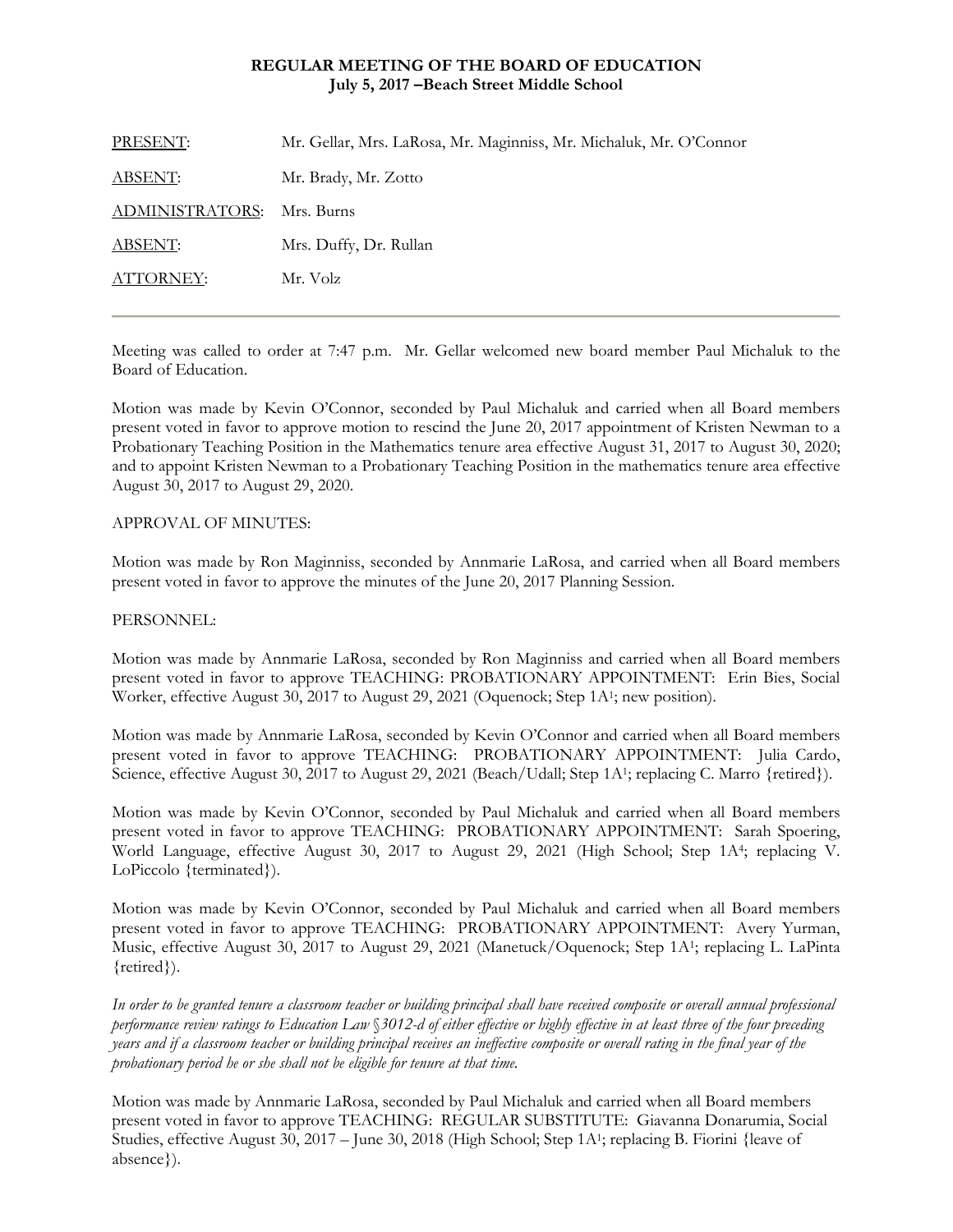Motion was made by Kevin O'Connor, seconded by Ron Maginniss and carried when all Board members present voted in favor to approve TEACHING: REGULAR SUBSTITUTE: Justine Ferrar, Elementary, effective August 30, 2017 to June 30, 2018 (Manetuck; Step 24; replacing M. Solnick {leave of absence}).

Motion was made by Kevin O'Connor, seconded by Annmarie LaRosa and carried when all Board members present voted in favor to approve OTHER: FALL 2017 MIDDLE SCHOOL COACHES:

GIRLS TENNIS: Patrick Tunstead, 7-8 Udall/Beach Coach.

FIELD HOCKEY: Kelly Weisenseel, 7-8 Beach Coach.

Motion was made by Ron Maginniss, seconded by Annmarie LaRosa and carried when all Board members present voted in favor to approve OTHER: SUBSTITUTE TEACHER (\$115 per diem): Julia Iannielli, effective September 5, 2017, student teacher.

Motion was made by Kevin O'Connor, seconded by Annmarie LaRosa and carried when all Board members present voted in favor to approve OTHER: CURRICULUM WRITING SUMMER 2017:

| Grade 2          | <b>IB Chemistry SL</b> |
|------------------|------------------------|
| Cynthia LaPrarie | Jessica Levings        |
| Jessica Shaw     | Melissa Morana         |
| Daria Solano     | Kathleen Scrivani      |
|                  |                        |

Grade 6 Lynn Larsen Andrea Miller

Grade 5 M.S Research Justin DeMaio Kristine Hagens Mary Kroll

Motion was made by Paul Michaluk, seconded by Annmarie LaRosa and carried when all Board members present voted in favor to approve OTHER: SUMMER SCHOOL 2017:

Algebra I Global History

English Living Environment<br>Linda Gifford Sara Kohamin

Alyssa Urbach Edward Jablonski

Sara Kohamin

**Geometry** 

Nancy Yost

Motion was made by Annmarie LaRosa, seconded by Ron Maginniss and carried when all Board members present voted in favor to approve OTHER: MIDDLE SCHOOL SUMMER ACADEMY PROGRAM 2017: Jill Fedun; Elizabeth Kelly; Elaine Longo.

Motion was made by Annmarie LaRosa, seconded by Paul Michaluk and carried when all Board members present voted in favor to approve OTHER: REGENTS REVIEW SUMMER 2017:

| Chemistry        | Living Environment | Earth Science |
|------------------|--------------------|---------------|
| Kristie Ferruzzi | Sara Kohamin       | Julia Cardo   |

Motion was made by Annmarie Larosa, seconded by Paul Michaluk and carried when all Board members present voted in favor to approve OTHER: SUMMER INVESTIGATIONS PROGRAM 2017: Summer Investigations Aides: Debra Harrell; Eileen Magaraci; Tara Miller.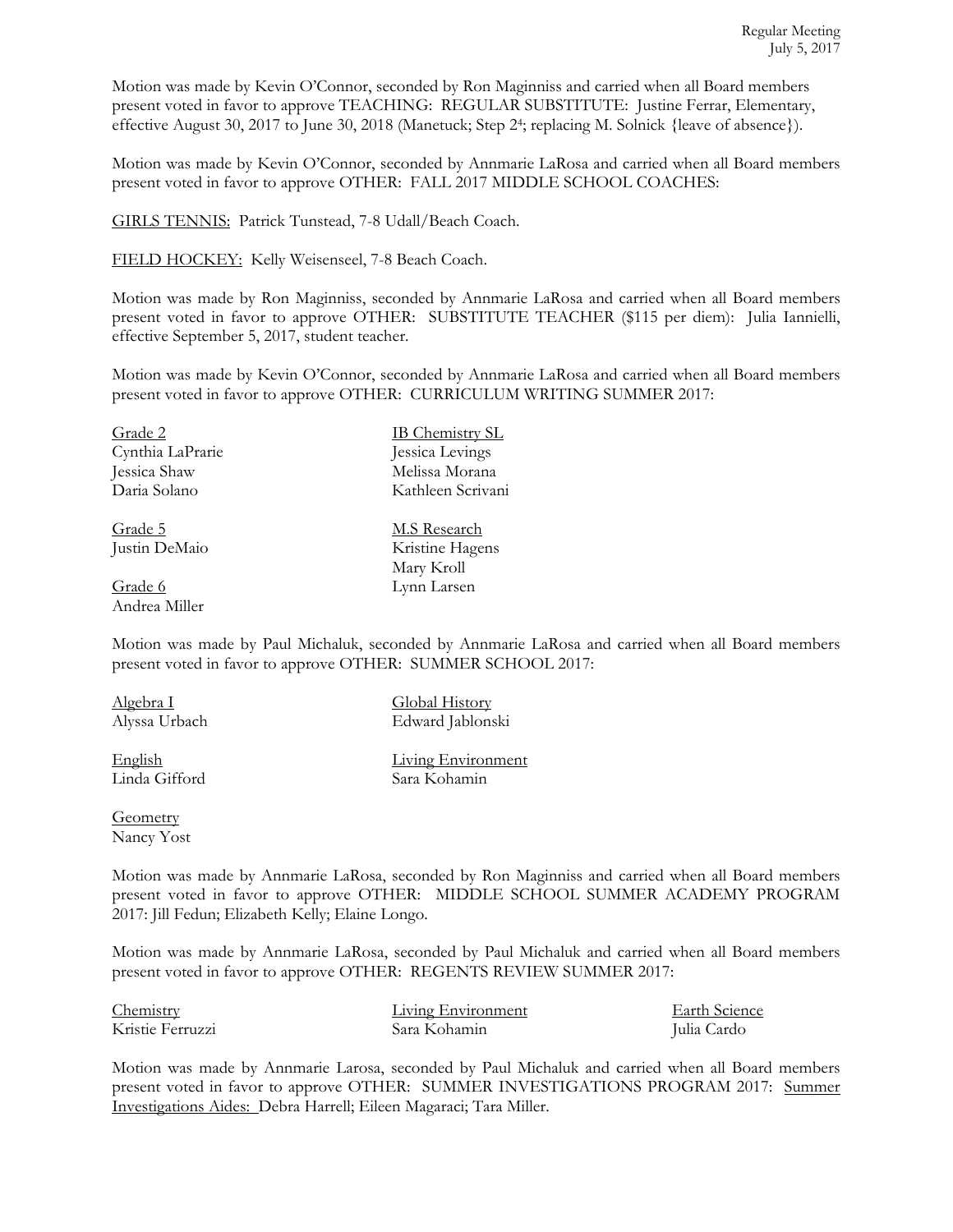## CURRICULUM UPDATE:

Mrs. Burns informed the audience that June Regents results were impressive: Algebra 2 had a passing rate of 89.6% and Geometry had an 83.7% passing rate. Mrs. Burns felt there is still room for improvement with mastery rates but the district is pleased with the direction of these results. Mrs. Burns also advised that 16 of 17 students earned the IB diploma. Worldwide, the typical pass rate for the International Baccalaureate Diploma is 65-80%; 94% of West Islip IB candidates earned the diploma, the fifth year of the district's program.

# REPORT OF COMMITTEES:

Policy Committee: Mrs. LaRosa informed the audience that the annual review took place on the following policies and a First Reading took place on the Attendance Policy. The committee continues to review the attendance policy; a Second Reading will take place next month. Mrs. Burns explained a change in the policy regarding unexcused absences: students missing school due to an unexcused absence *will receive a grade penalty for classroom work, quizzes and/or tests that are made up* instead of no credit for such work. These regulations will be discussed further at the August meeting and the policy and regulation changes will be communicated to students and parents prior to the opening of school.

| No. 5412 | <b>Purchasing Procedures</b>                           |
|----------|--------------------------------------------------------|
| No. 5421 | Procurement of Goods and Services                      |
| No. 5610 | Insurance                                              |
| No. 5623 | Use of School Owned Materials and Equipment            |
| No. 5683 | Districtwide Safety Committee                          |
| No. 6150 | Alcohol, Drugs and Other Substances (School Personnel) |
| No. 7320 | Alcohol, Drugs and Other Substances (Students)         |
|          |                                                        |

# First Reading:

No. 7110 Attendance

# FINANCIAL MATTERS:

Motion was made by Annmarie LaRosa, seconded by Ron Maginniss, and carried when all Board members present voted in favor to approve the following donation: Warren Haas – Oquenock - \$1,700  $\sim$  Buddy Bench in honor of David Haas.

Motion was made by Annmarie LaRosa, seconded by Paul Michaluk, and carried when all Board members present voted in favor to approve the following Long Island School Food Nutrition Directors' Association Cooperative Bids 2017-2018: Bagels; Bread; Commodity Foods Direct Diversion; Dairy; Dishwashing/Cleaning Supplies; Drinks/Coffee; Frozen; Grocery; Ice Cream with Equipment; Large Kitchen Equipment; Meat; Paper, Disposables and Cleaning Supplies; Small Wares; Snacks-Smart; Snacks-Non-Complaint.

Motion was made by Annmarie LaRosa, seconded by Ron Maginniss, and carried when all Board members present voted in favor to approve the following Contracts: 2016-2017: St. James Tutoring, Inc.; 2017-2018: Access 7 Services, Inc.; Babylon UFSD; Brookville Center for Children's Services; Cleary School for the Deaf; Commack UFSD (7/1/17-8/30/17); Home Care Therapies, LLC d/b/a Horizon Healthcare Staffing; Little Flower School District; Metro Therapy; Nassau Suffolk Services for Autism-The Martin C. Barell School; NYSARC, Inc. Suffolk Chapter; The Hagedorn Little Village School; The New England Center for Children.

Motion was made by Kevin O'Connor, seconded by Annmarie LaRosa, and carried when all Board members present voted in favor to approve the following surplus items: English Language Arts materials ~ West Islip High School and Family and Consumer Science textbooks  $\sim$  West Islip High School.

Motion was made by Annmarie LaRosa, seconded by Kevin O'Connor, and carried when all Board members present voted in favor to approve 2017-2018 Cullen & Danowski Engagement Letter.